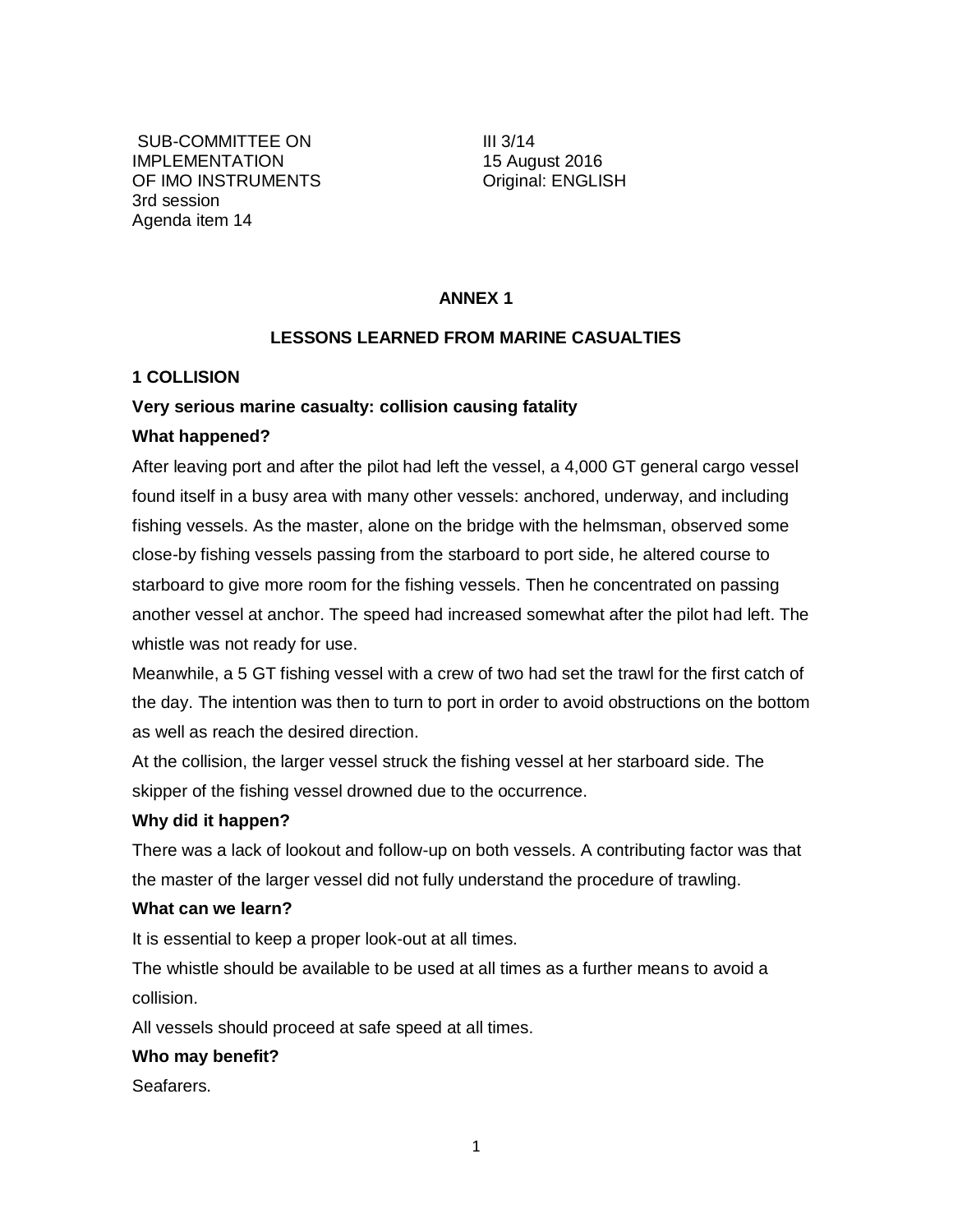# **2 FATALITY**

# **Very serious marine casualty: tug master struck by a falling stores container What happened?**

While discharging a routine parcel of crude oil alongside an oil terminal, a 58,000 GT tanker was simultaneously using its crane to receive stores from a barge (with an assist tug), which was secured on the tanker's seaside. The barge had two deckhands and the tug master in attendance. The storing operation was being conducted by six members of the tanker's crew, who were being supervised by the off-duty third mate. An additional officer had also been called to assist. The Bosun was operating the crane while the remaining crew/officer were engaged in unloading the stores and transferring them to the galley.

The procedure for the operation was as follows:

 $\Box$  The vessel's crane hook was lowered to the barge.

 $\Box$  The crane hook was fitted with a four-legged chain sling.

 $\Box$  Two web slings (left in place under the container when it had been loaded onto the barge) were attached to the chain sling arrangement.

 $\Box$  A deckhand on the barge signalled to the Bosun by hand that the lift was ready, and the Bosun then operated the crane.

 $\Box$  As the weight came on the chain slings, the barge deckhands held the slings as far out toward the sides of the container as possible.

 $\Box$  The container was then lifted from the deck of the barge.

 $\Box$  When the container was above shoulder height, the two deckhands moved aft along the barge to positions clear of the area under the lift.

After transferring the first container to the tanker, the barge deckhands arranged for a second container to be transferred. They then moved away, leaving the tug master on the main deck of the barge to look out for the returning first container. On board the tanker, the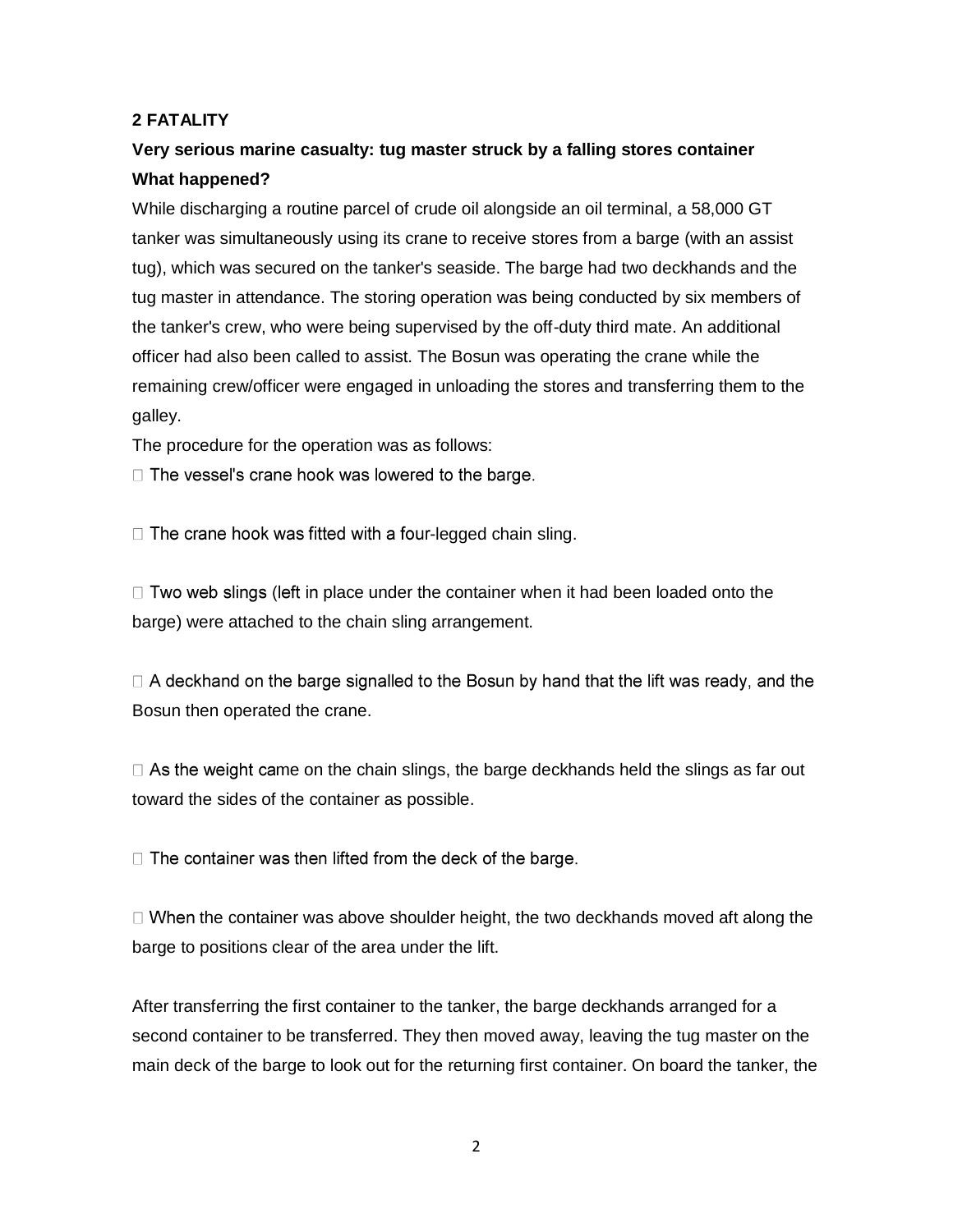second container was being emptied while the nearly empty first container was prepared to be transferred back to the barge with some frozen fish to be returned.

The assisting officer placed the web slings under the container's open forklift tyne slots, hooked up the ship's crane and, after some adjustment to make the container and slings stable, directed the lift towards the barge. Once the container cleared the ship's rail, the officer moved his attention away from the site. As the container was being lowered, it rotated out of the slings and fell onto the barge below, striking the tug master who was standing under it.

# **Why did it happen?**

 $\Box$  The stores container was incorrectly rigged on board the tanker. While the barge crew knew where and how to place the slings, they assumed that the ship's crew would likewise return the container. However, the web slings were passed through the open forklift tyne slots rather than the closed tyne holes. As a result, the container was easily unbalanced and toppled free from its slings as it was being lowered to the barge.

 $\Box$  The tanker's crew did not warn the crew of the barge of the returning container and thus, the barge crew did not pay attention to the operation. As a result, they were not aware that the container was being returned.

 $\Box$  There was lack of supervision during the storing operation despite two officers being present. As a result, the crane operator was, in the absence of any other clear direction, the person in charge.

 $\Box$  The ship's and the barge's crews viewed the storing operation as a routine task and had developed a false sense of security about the dangers associated with loading and unloading stores.

# **What can we learn?**

□ Relevant and appropriate job hazard analysis, risk assessment and tool box talks, even for tasks that seem routine, can increase awareness of the risks involved.

 $\Box$  Effective communication between the involved parties can help to ensure that everyone has the same mental model of a hazardous situation.

3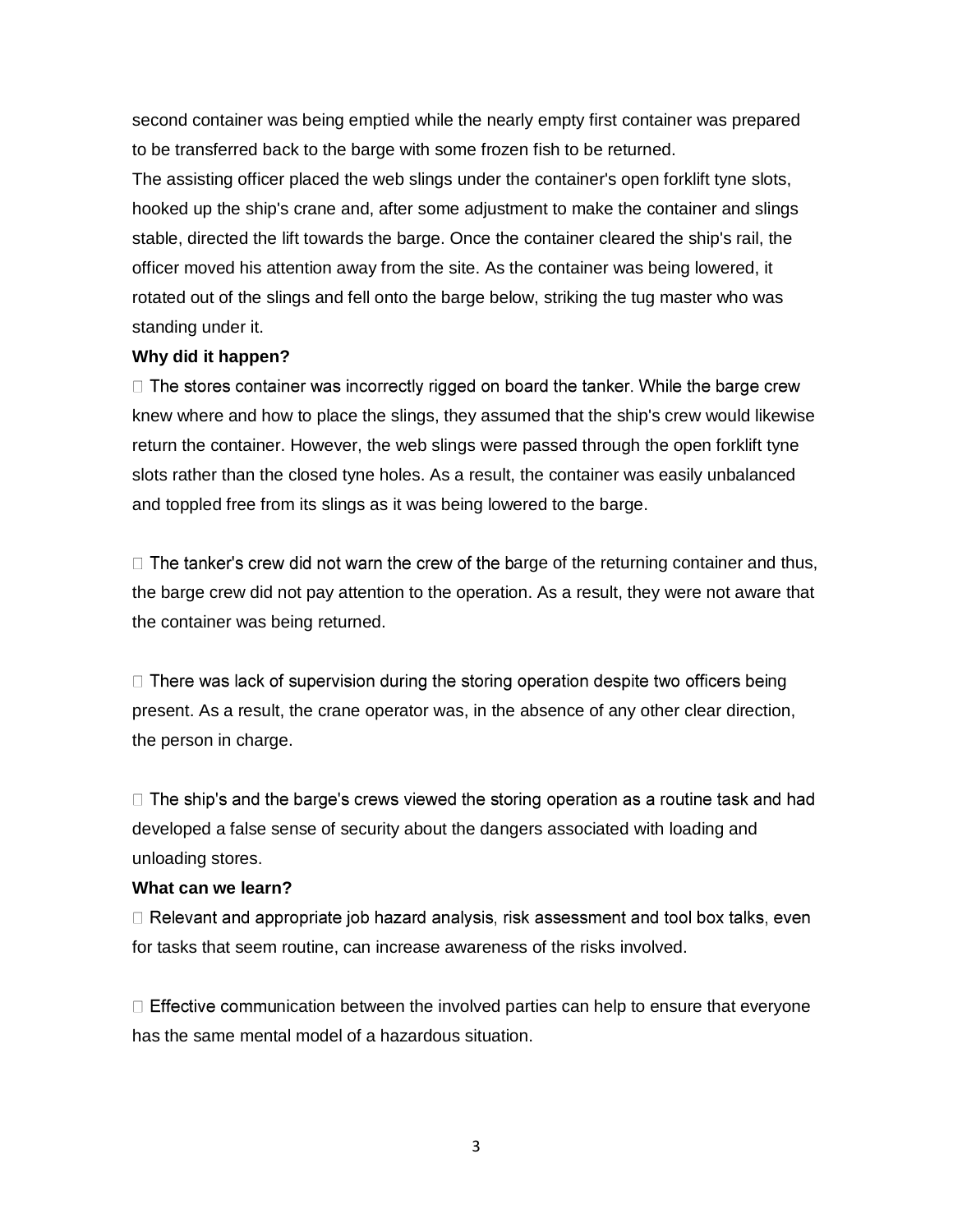□ When in doubt, ship's officers and crew should seek clarification from senior officers and/or shore contractors, especially when handling non-ship's equipment.

□ Personnel involved in cargo operations should always stand clear of suspended loads.

## **Who may benefit?**

Seafarers, shipowners, ship managers.

## **3 FATALITY**

# **Very serious marine casualty: able bodied seaman struck by debris from exploding windlass motor**

## **What happened?**

While waiting for its berth to load a cargo of coal, a 39,000 GT bulk carrier anchored in a designated anchoring position as provided by the port authority. The next day the port authority instructed the vessel to shift its anchor position further south, and the vessel then re-anchored and brought up to seven shackles on deck on its port anchor. The nature of the sea-bed at a depth of 53 metres was a mixture of fine sand and shells.

Two days later, while still at anchor the wind speed increased to Force 6. Sea swell was about 2-3 metres. The chief mate was sent to check on the anchor cable. The officer reported dust coming out of the windlass, there was excessive weight on the anchor cable and the bow securing pin was bent.

The bow securing pin from the starboard anchor was used to replace the one on the port anchor cable, which also got bent shortly afterwards. A stainless steel rod was then fabricated on board to replace the newly bent pin.

At night time the duty officer, who was asked to check on the condition of the cable, reported that the distance from the nearest ship was reducing and confirmed that own vessel was dragging anchor. Stations were called and main engines were prepared. The hydraulic power pack for the windlass was switched on. The chief officer, along with six crew at the forecastle, prepared to heave the anchor. As the cable was up and down, the master used the engines (half ahead) to keep the vessel away from dragging onto the nearby ship. The anchor cable lay astern as the vessel moved ahead and dredged on its anchor. Subsequently, moderate weight came on the cable and the cable came back to up and down. Heaving of the anchor resumed. The master then notified the port authority of his intention to shift the anchor position. Subsequently, the lay of the anchor cable changed from up and down to ahead medium stay to abeam short stay to astern. At some point when the cable was leading astern the anchor could not be heaved up any further.

4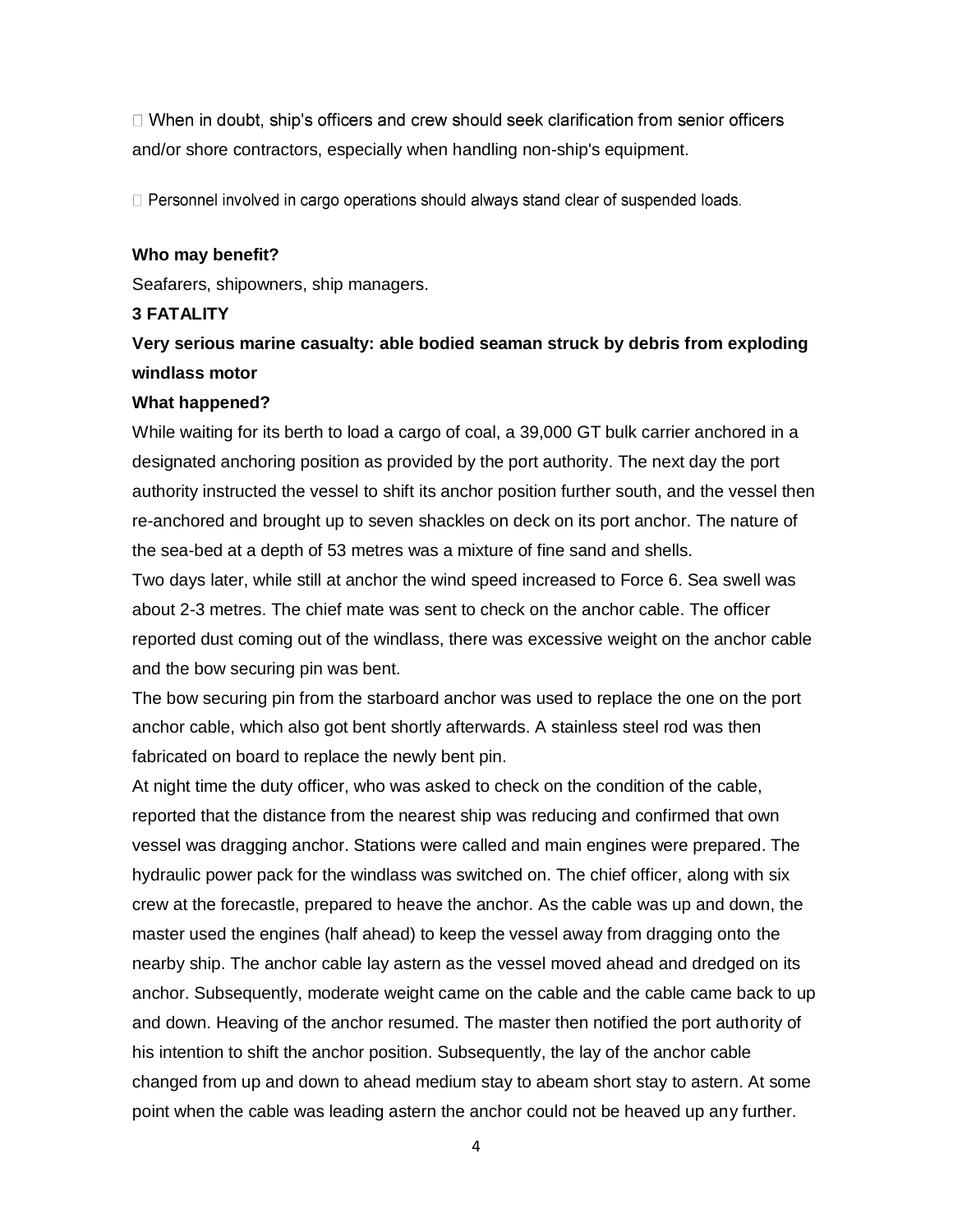As the attempt to heave the anchor continued, the crew saw sparks flying out of the port windlass. The windlass operator, an able bodied seaman, applied the brake on the anchor cable. Soon after, the windlass motor exploded and flying debris from the explosion hit the windlass operator on his neck and jaw.

The power to the windlass was stopped by the other crew and the brake was re-applied. On-site first aid and pressure to the wound of the injured operator were applied by the crew. The master requested medical assistance. An hour later the injured operator stopped responding and was declared deceased by paramedics an hour thereafter. The port anchor was subsequently heaved up using the motor from the starboard windlass. The anchor was noted to be fouled with an abandoned anchor chain on the seabed.

# **Why did it happen?**

 $\Box$  Operation of the port windlass hydraulic motor in the reverse direction would have resulted in severe rise of hydraulic pressure inside the motor due to the positive displacement pumping action, causing the motor to explode.

 $\Box$  The loading capacity of the windlass was exceeded due to dragging anchor, shock loading due to heavy rolling and pitching of the vessel in severe conditions, frictional force due to chain rubbing against the hull and fouling of the anchor by an abandoned anchor chain.

 $\Box$  The master had not fully assessed the future weather conditions at the anchorage to prepare for heaving the anchor before the weather worsened.

 $\Box$  The windlass manufacturer had not provided any safety guards around the windlass on existing vessels to protect the crew. These however had been provided on new vessels.

### What can we learn?

 $\Box$  Appropriate training and familiarization on board is necessary to ensure the correct handling procedure for the anchor windlass and vessel, with special emphasis on circumstances such as anchor dragging, adverse weather conditions, anchor fouling, etc. which may place excessive load on the windlass equipment.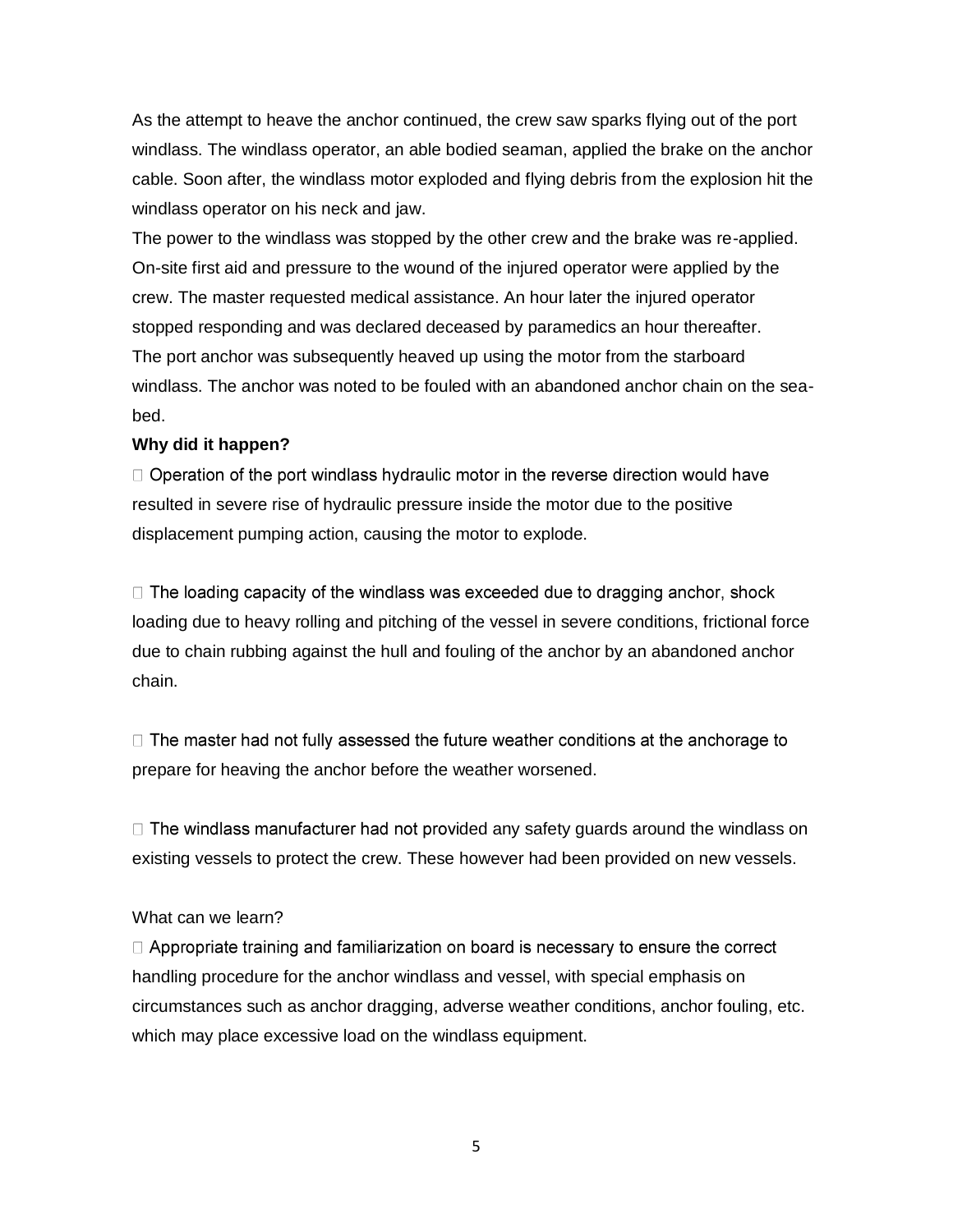$\Box$  Severe weather conditions can place excessive loads on the windlass motor and ship's crew should take appropriate precautions in a timely manner to avoid such loads.

 $\Box$  Physical guards may protect crew from potential explosion of a windlass hydraulic motor.

# **Who may benefit?**

Seafarers, shipowners, ship managers.

# **4 FATALITY**

# **Very serious marine casualty: master and oiler struck by deck cargo in bad weather What happened?**

While on passage in bad weather, the master of a 23,000 GT bulk carrier summoned crew members to the main deck in order to secure some loosened deck cargo lashings. A high wave struck the vessel, causing further shifting of the deck cargo and the breaking up of cargo lashings. It is believed that the shifting cargo hit the master and an oiler, although nobody witnessed the accident happen at the material time.

Nearby ships were called for help. As a result, a naval ship arrived to provide assistance to the vessel. A helicopter was arranged to transfer the injured oiler, who was in a stable condition, to the nearest hospital ashore, but the master was declared deceased.

# **Why did it happen?**

 $\Box$  The rolling and pitching of the vessel causing the cargo to shift.

 $\Box$  The master and crew accepted working in an unsafe environment.

 $\Box$  There was a lack of an effective risk assessment with regard to the hazards involved in securing the loosened deck cargo lashings.

 $\Box$  The master was overconfident in securing the deck cargo lashings without following company safety procedures, and in carrying out the work himself instead of arranging and supervising other crew members to do so.

# **What can we learn?**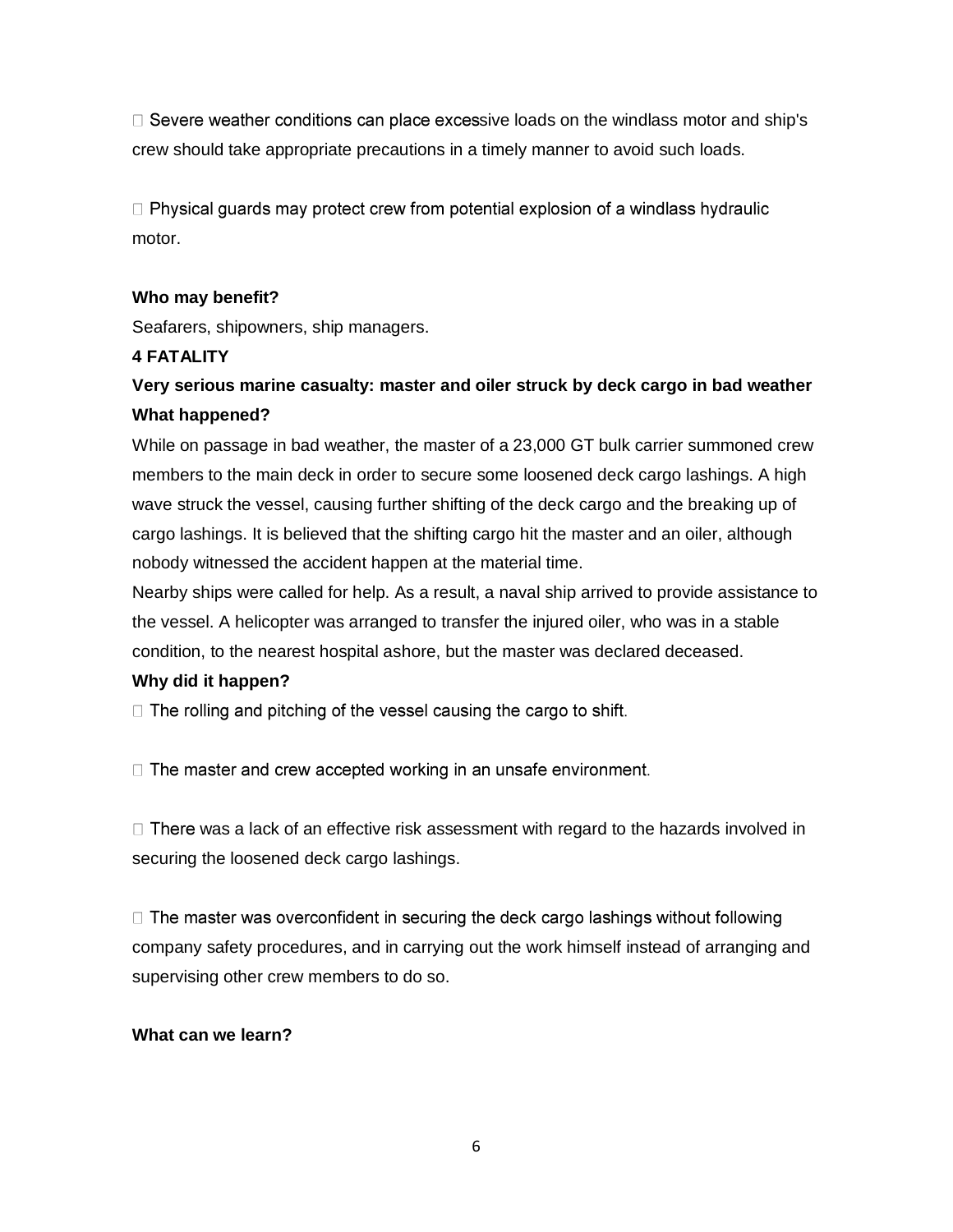$\Box$  Risk assessment is essential and helpful in order to assess and improve ship operations with respect to the reduction of fatalities and hazards to the crew, the vessel, and the environment.

 $\Box$  The identification, assessment, and management of risk must be dealt with in identifying the elements to be assessed, the reason for the assessment, details of the activities related to them, and to establish adequate controls and procedures. In this accident, nobody, not even the master, was designated for supervision and there was no effective communication between the working crew. A proper risk assessment of working in bad weather conditions must be conducted and discussed before commencing operations on the weather deck, such as securing deck cargo lashings, mooring, or electrical jobs.

 $\Box$  A proper risk assessment must be conducted before any work on deck when bad weather is forecasted. The results of the risk assessment should be discussed with the crew and all controls to mitigate the risks should be in place before work begins.

 $\Box$  Regular safety meetings are important opportunities for all crew members to evaluate and discuss their safety sense and improve their knowledge and approach to any shipboard operation.

### **Who may benefit?**

Seafarers, shipowners, ship managers.

# **5 FATALITY**

# **Very serious marine casualty: fatality following entry of an enclosed space What happened?**

A 24,000 GT general cargo ship was discharging a bulk coal cargo. When the cargo discharge from one of the cargo holds had been completed, the second deck officer (the 2/O) decided to check the structural integrity of the cargo hold and entered the space without informing others. When an able bodied seaman (the AB) failed to received feedback to his portable radio call to the 2/O, he decided to look for him. When the AB noticed that the cargo hold access hatch cover was open for no apparent reason, he entered the space through the hatch access. Before the AB could call the chief officer about his finding the 2/O, who had lost consciousness inside the space, he collapsed with the 2/O.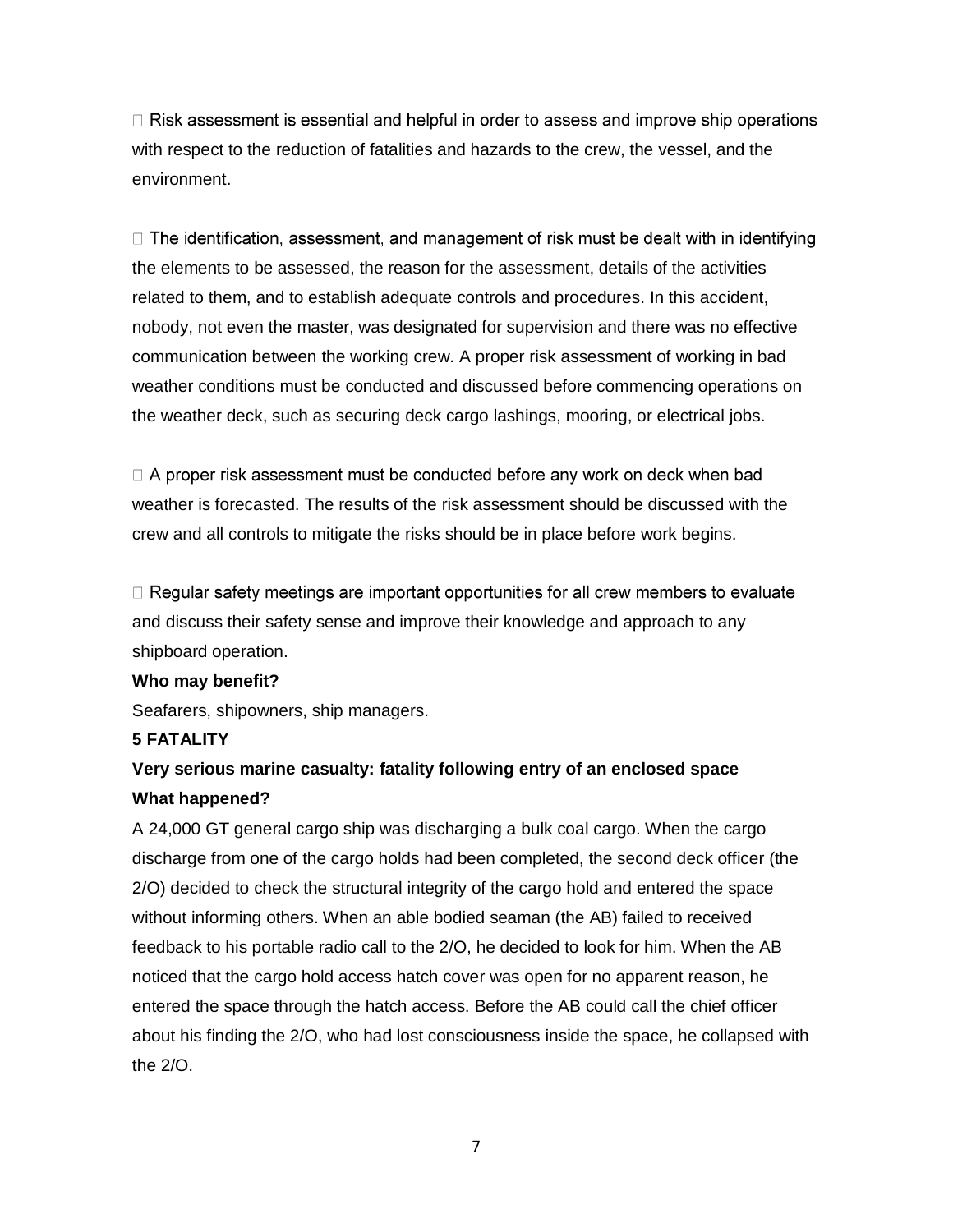When the missing 2/O and AB came to the mind of the chief officer and they failed to respond to his portable radio call, the chief officer instructed a sailor to look for them. The sailor eventually managed to discover from outside the cargo hold access hatch that the AB was lying inside the space, and he decided to rescue him by entering the space. Once inside the space, he felt dizzy but managed to call the chief officer before fainting. When the chief officer went to the cargo hold access hatch and realized the situation, he returned to the accommodation, triggered the general alarm to summon a rescue team and notified the port authority, requesting help.

The rescue team successfully brought out the three crew members from inside the space. They were then taken to hospital ashore. The 2/O was later certified deceased. The sailor and the AB recovered on the same day.

### **Why did it happen?**

□ Safety procedures for entry of an enclosed space (Safety Management Manual, SOLAS regulation III/19 and resolution A.1050(27)) were not followed.

 $\Box$  There was a communication breakdown among working crew on board. The 2/O failed to use a safe alternative access to the cargo hold, which was a ladder used by stevedores for cleaning the cargo hold throughout that day.

 $\Box$  The victims did not use personal protective equipment suitable for enclosed space entry, and they did not have permission to enter the space.

## **What can we learn?**

 $\Box$  Numerous enclosed space accidents are the result of non-compliance with safety procedures for entering an enclosed space.

 $\Box$  Never enter an enclosed space unless safety procedures for entering an enclosed space are in place, including arrangements for dealing with emergencies and rescue.  $\Box$  No attempt should be made to rescue someone unless safety procedures for entering an enclosed space are followed.

 $\Box$  The atmosphere in an enclosed space can quickly become hazardous.

8